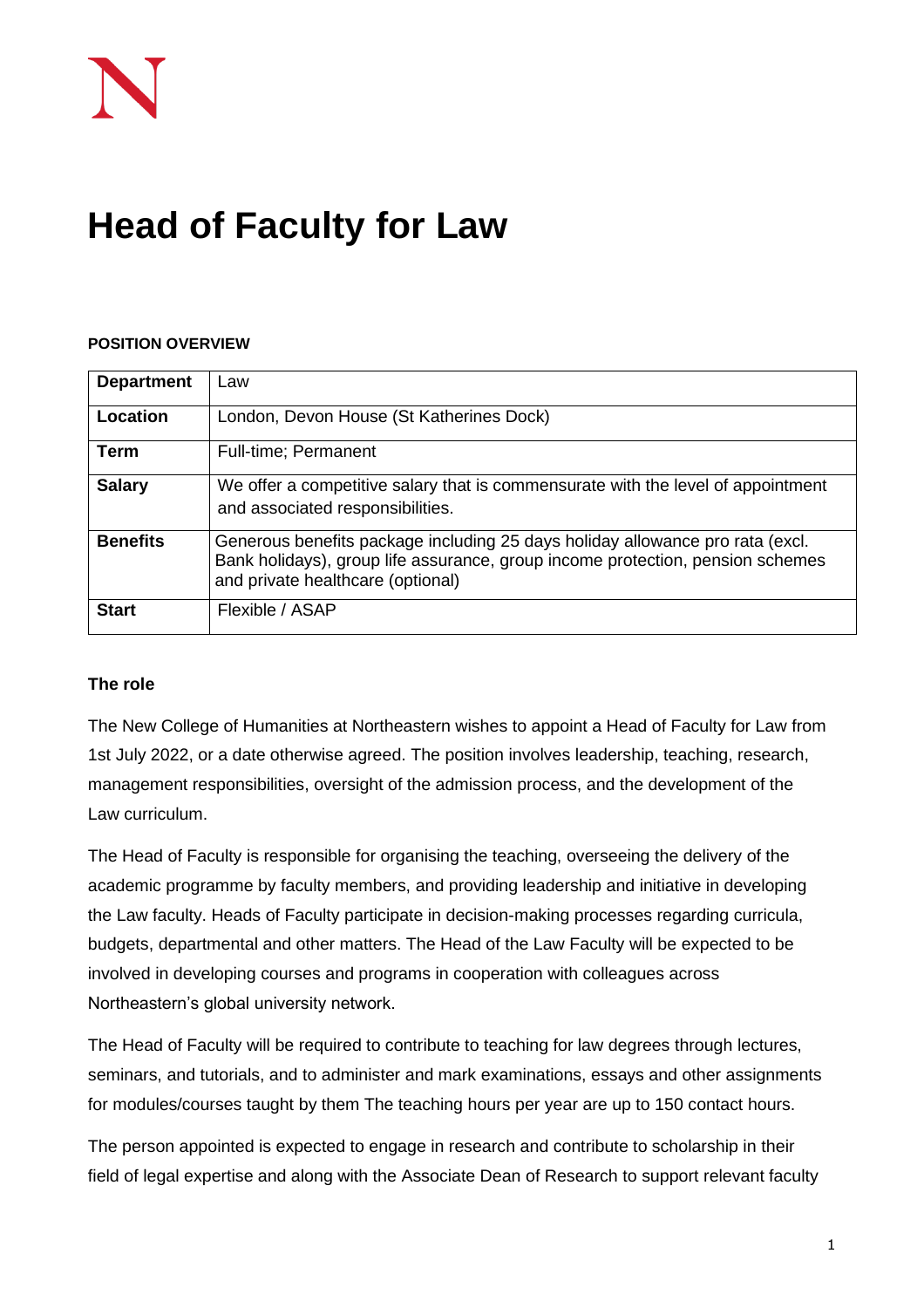members in the development of their research. The position includes access to a research grant and eligibility for a semester's research leave every four years.

Candidates are expected to have extensive professional experience in law and legal education, demonstrated by a substantial academic record of research, publications, and teaching. A PhD or equivalent qualification is normally required. In addition, candidates should have the ability and willingness to contribute to the intellectual and scholarly life of the faculty and of the College more generally. Preference may be given to candidates with active interests in the relationship of law to one or more of the following areas: software and/or technology; employment contexts; diversity and inclusion.

We particularly encourage applications from those with an interest in innovative teaching, and research; those with experience of supporting a wide variety of students; and those belonging to groups underrepresented in UK higher education. We are open to appointing on a reduced fraction/job-share basis subject to our business needs.

**NCH is going through a significant period of planned expansion and development. The Head of Faculty for Law will be instrumental in determining and implementing these developments and applicants will need to demonstrate that they have the capabilities to lead their faculty team in the successful implementation of these plans.** 

#### **The Law Faculty**

The Law Faculty currently has around 100 degree students. Some study for a law degree only, some for joint degrees. The Law Faculty also provides Criminology courses for students from across Northeastern's global university network and envisages increasing integrations between these student cohorts and expansion in its programmes and courses in future years.

## **About the College**

Founded in 2012, New College of the Humanities has established itself as a prestigious higher education institution based in the heart of London. After becoming part of Northeastern University's global network in early 2019, the College has undergone a period of rapid growth, having been granted Taught Degree Awarding Powers in February 2020 and moved to a new, state-of-the-art campus in 2021. NCH continues to grow, further expanding its student cohort, courses, network and opportunities through inclusive recruitment strategies and adaptable , innovative, inclusive approaches to curriculum development and teaching.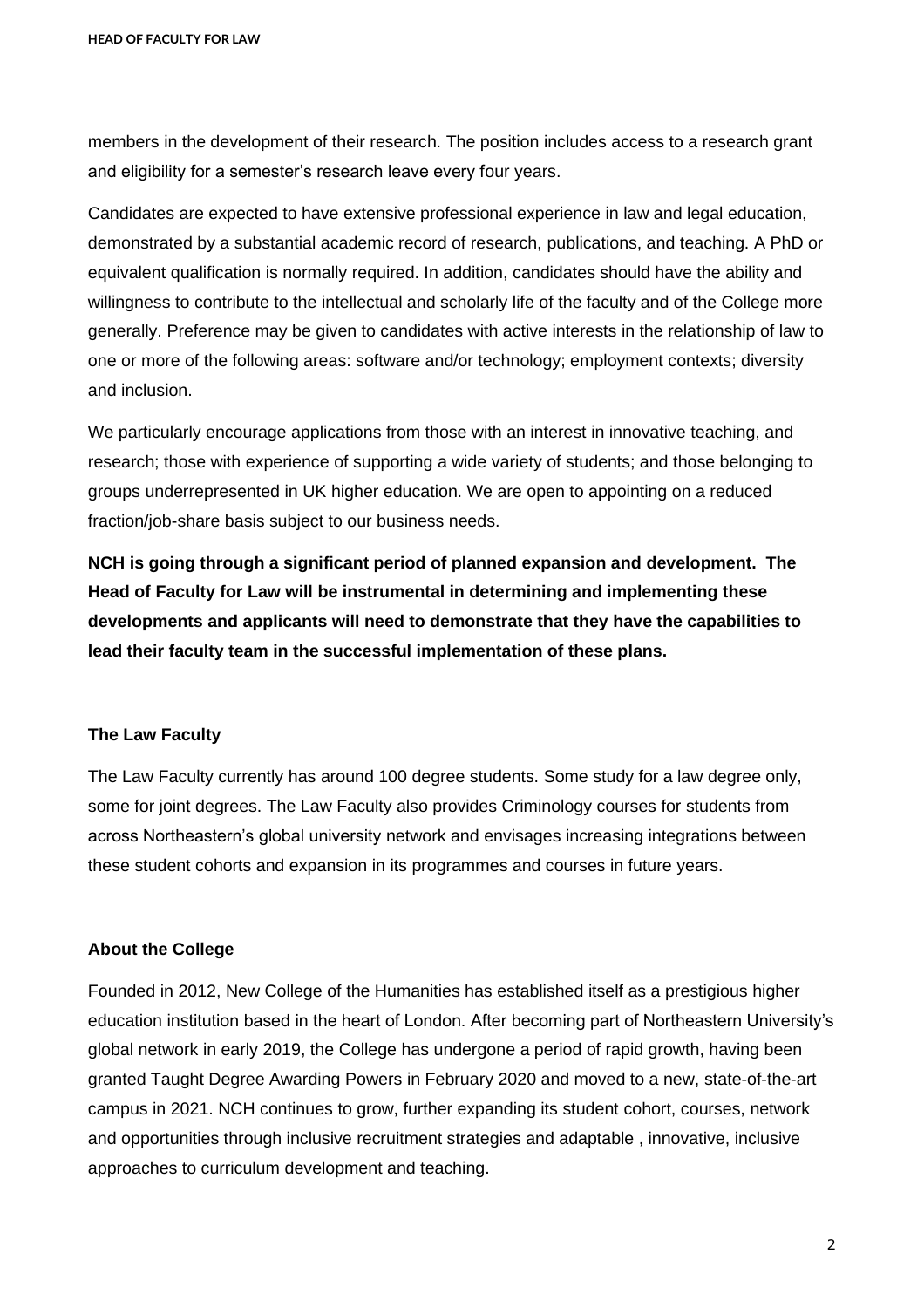The career opportunities in being part of Northeastern University's global network are exceptional. Inter and intra disciplinary working and sharing of best practice in teaching and research across the network are important to the learning experience for both students and staff.

### **Additional Information**

#### **Enquiries**

Informal enquiries may be made to Jacqueline Shorrocks [\(jacqueline.shorrocks@nchlondon.ac.uk\)](mailto:jacqueline.shorrocks@nchlondon.ac.uk). However, all applications must be made in accordance with the application process specified.

## **Application Process**

Applications should be made via **[this link](https://share.hsforms.com/1p3G6XPo_QD-X7V9aRnSTYQ2peji)** by 20:00 on 30 June 2022. Please reference your application "**LAH522**".

Please ensure that your application includes a CV and **[dossier](https://www.nchlondon.ac.uk/wp-content/uploads/2021/11/Academic-Dossier-TR-FINAL-1.docx)** (alternatively, an equivalent cover letter) that sets out concisely and in ways relevant to this role: (a) what your priorities would be in performing the advertised role; (b) what your objectives are for your future career; (c) a statement of your approach to education. You may use bullet points if you wish. You can consult our academic job description **[here.](https://drive.google.com/file/d/1eqibz3P4Qqna6NoB46w-GOaCNKUDzxow/view?usp=sharing)**

Participation in the equal opportunities section is encouraged, but voluntary. Applications are welcome from all sections of the community and will be judged on merit alone. We welcome applications from underrepresented groups. Candidates must be able to demonstrate their eligibility to work in the UK in accordance with the Immigration, Asylum and Nationality Act 2006.

## **Person Specification Criteria**

## **Qualifications**

● PhD in Law

## **Key Criteria**

- Demonstrates capacity for leadership in managing the Law Faculty, in the development of Law courses, research projects and in contributing to the overall leadership of the academic team.
- Demonstrates ability to collaborate with a range of disciplines and work as part of an innovative team.